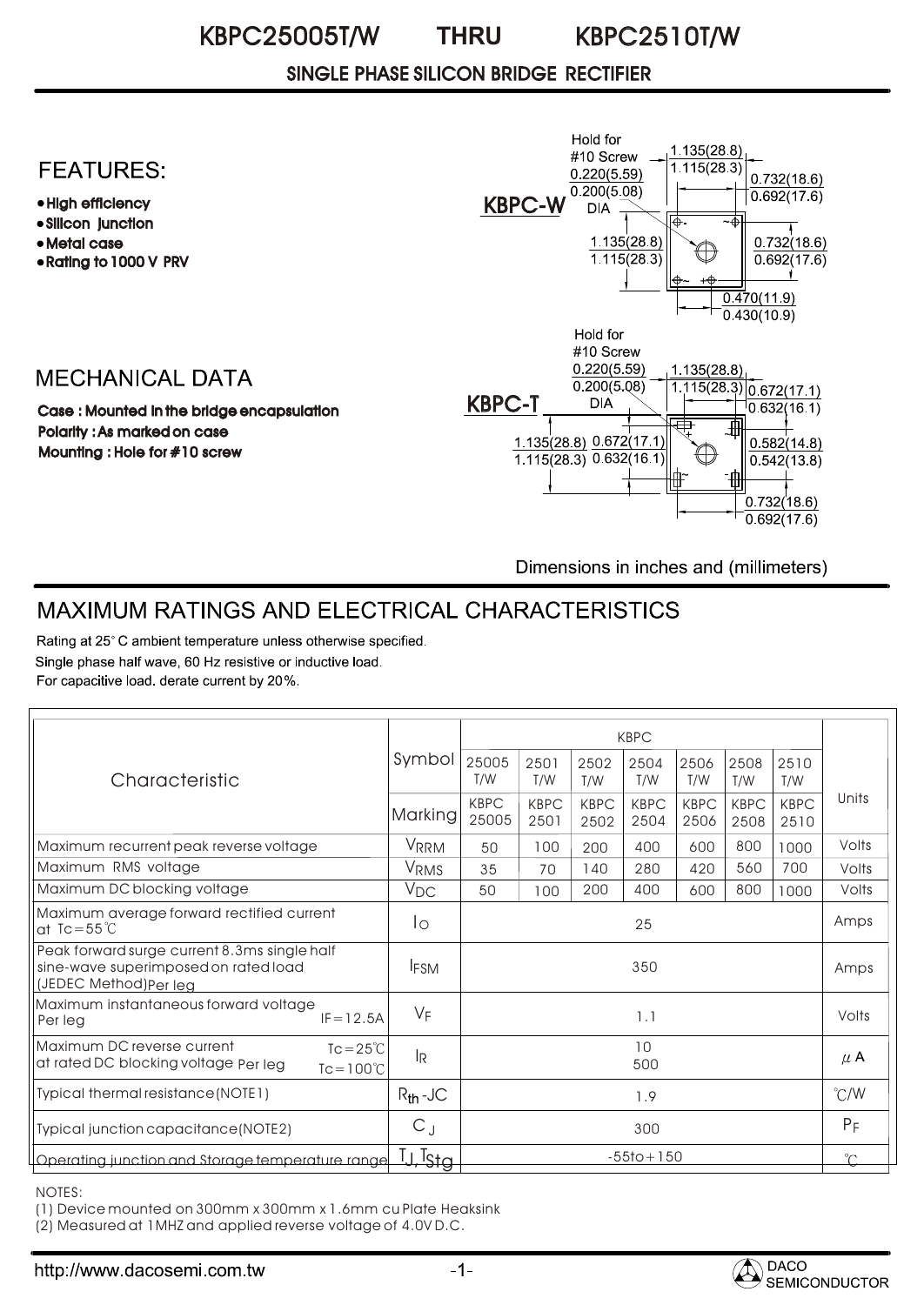### RATINGS AND CHARACTERISTIC CURVES KBPC25005T/W THRU KBPC2510T/W













**SEMICONDUCTOR** 

REVERSE LEAKAGE CURRENT, (J/A)